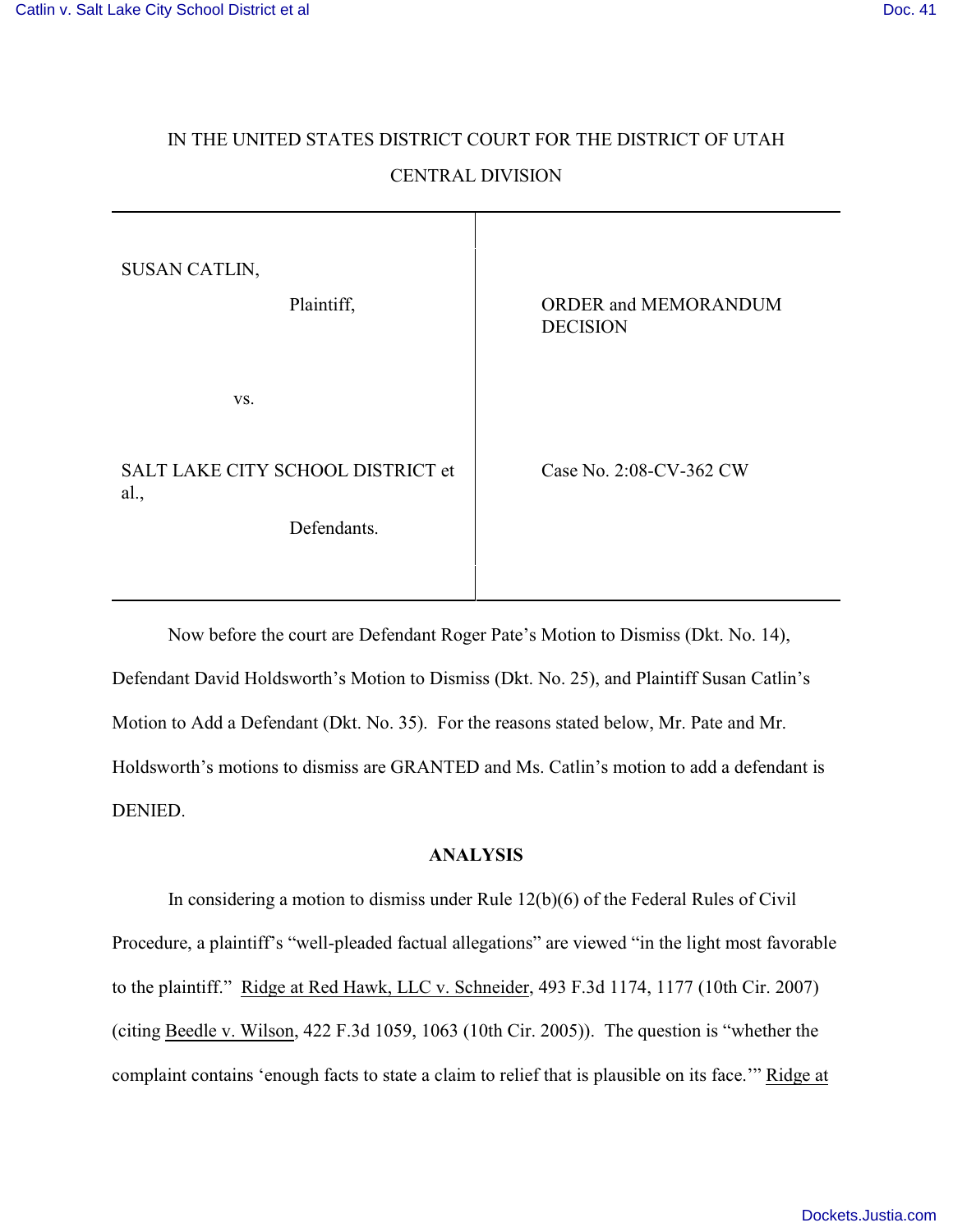Red Hawk, 493 F.3d at 1177 (citing Bell Atlantic Corp. v. Twombly, 127 S. Ct. 1955, 1969 (2007)). In applying this standard, the court construes Ms. Catlin's pleadings liberally, given that she is acting *pro se*, but the court will not act as her advocate. See Ford v. Pryor, F.3d., 2008 WL 5264730, \*1 (10th Cir. Dec. 19, 2008).

Ms. Catlin brings this action under Title VII of the Civil Rights Act of 1964 for employment discrimination. Mr. Holdsworth was Ms. Catlin's attorney for a time and Ms. Catlin alleges that his actions resulted in the dismissal of a claim she made in an unrelated case. Mr. Pate is the president of the Utah School Employees Association (the "Association"). The Association is also named as a defendant in this action.

Mr. Pate argues, and Ms. Catlin does not dispute, that there are no allegations naming Mr. Pate or describing actions taken by him in any capacity in Ms. Catlin's complaint. Because Ms. Catlin has not plead any facts with regard to Mr. Pate, his motion to dismiss himself as a defendant is GRANTED.

Mr. Holdsworth maintains that Ms. Catlin has not effectively pled a claim for violation of Title VII against him because she does not contend that he acted under color of state law. Ms. Catlin responds that she alleges that Mr. Holdsworth was involved in a conspiracy with state actors to deprive her of civil rights. Ms. Catlin is correct that a non-state actor can be liable for violation of civil rights if he conspired with a state actor to do so. See Lindsey v. Thomson, 275 Fed. Appx. 744, 746 (10th Cir. 2007). To successfully plead such a claim, however, a plaintiff must allege sufficient facts to support the essential elements of a conspiracy: agreement and concerted action. See id. Failing to allege facts substantiating these elements will result in the dismissal of the complaint. See id. at 747-48.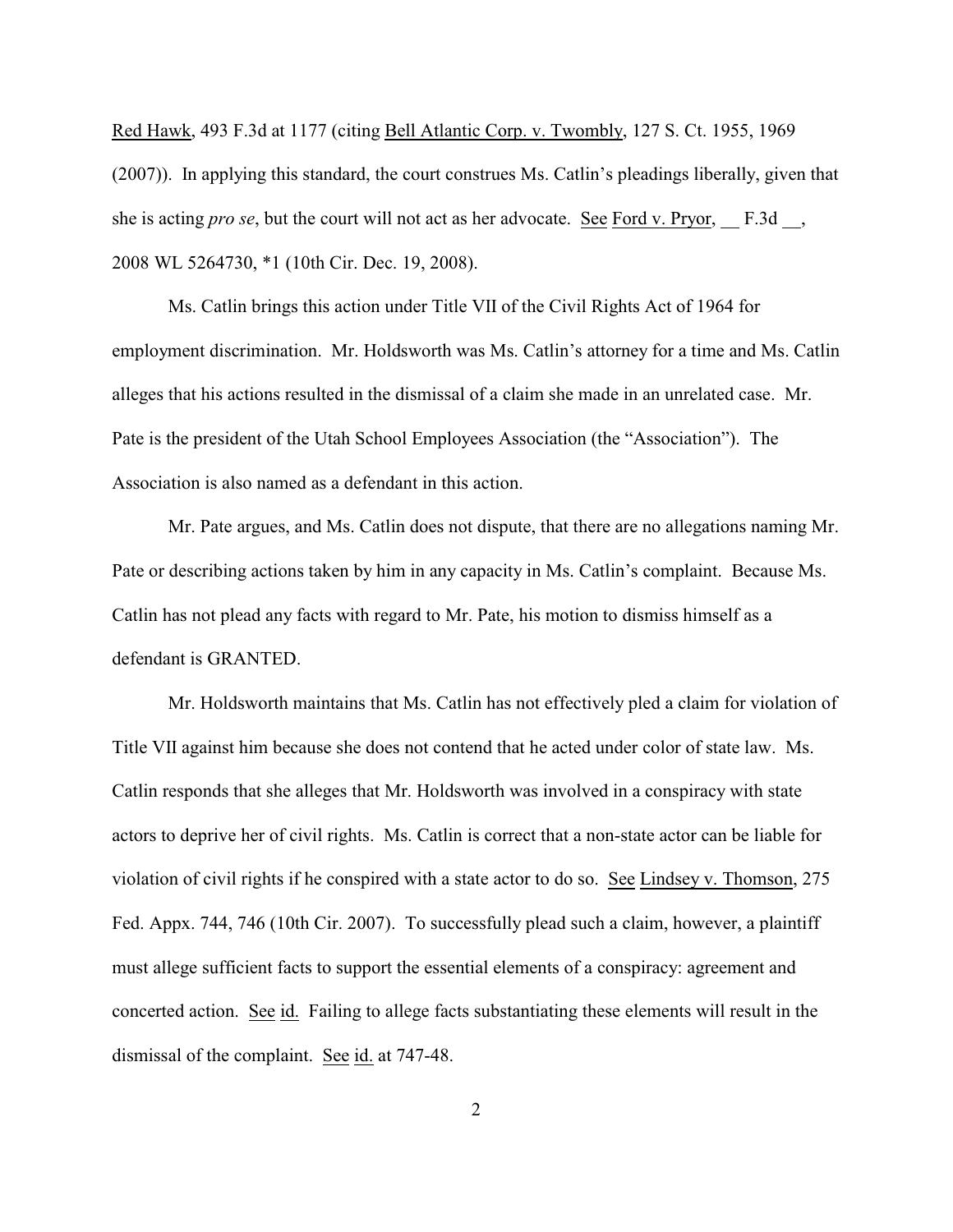The court has carefully and liberally reviewed all of Ms. Catlin's allegations regarding Mr. Holdsworth. As Mr. Holdsworth has admitted, a generous reading of the complaint shows that Ms. Catlin may have successfully plead a malpractice claim against him. But none of her allegations can reasonably be read to assert that Mr. Holdsworth agreed or took any joint action with any state actor to deprive Ms. Catlin of any rights. Instead, Ms. Catlin attributes the loss of a civil rights claim to Mr. Holdsworth's faulty legal representation and concludes that he was part of conspiracy deprive her of rights. Such a conclusion does not state a claim for conspiracy. Mr. Holdsworth's motion to dismiss himself as a defendant is consequently GRANTED.

Finally, Ms. Catlin has moved to add Michael Hepner, the Association's executive director, as a defendant. But as counsel for the Association points out, there are no allegations involving Mr. Hepner in Ms. Catlin's complaint. Moreover, Ms. Catlin does not seek to add any allegations in an amended complaint regarding Mr. Hepner in conjunction with adding him as a defendant. Accordingly, Ms. Catlin's request is not appropriate.

## **ORDER**

For the reasons set forth above, Mr. Pate's Motion to Dismiss (Dkt. No. 14) is GRANTED, Mr. Holdsworth's Motion to Dismiss (Dkt. No. 25) is GRANTED, and Ms. Catlin's Motion to Add a Defendant (Dkt. No. 35) is DENIED.